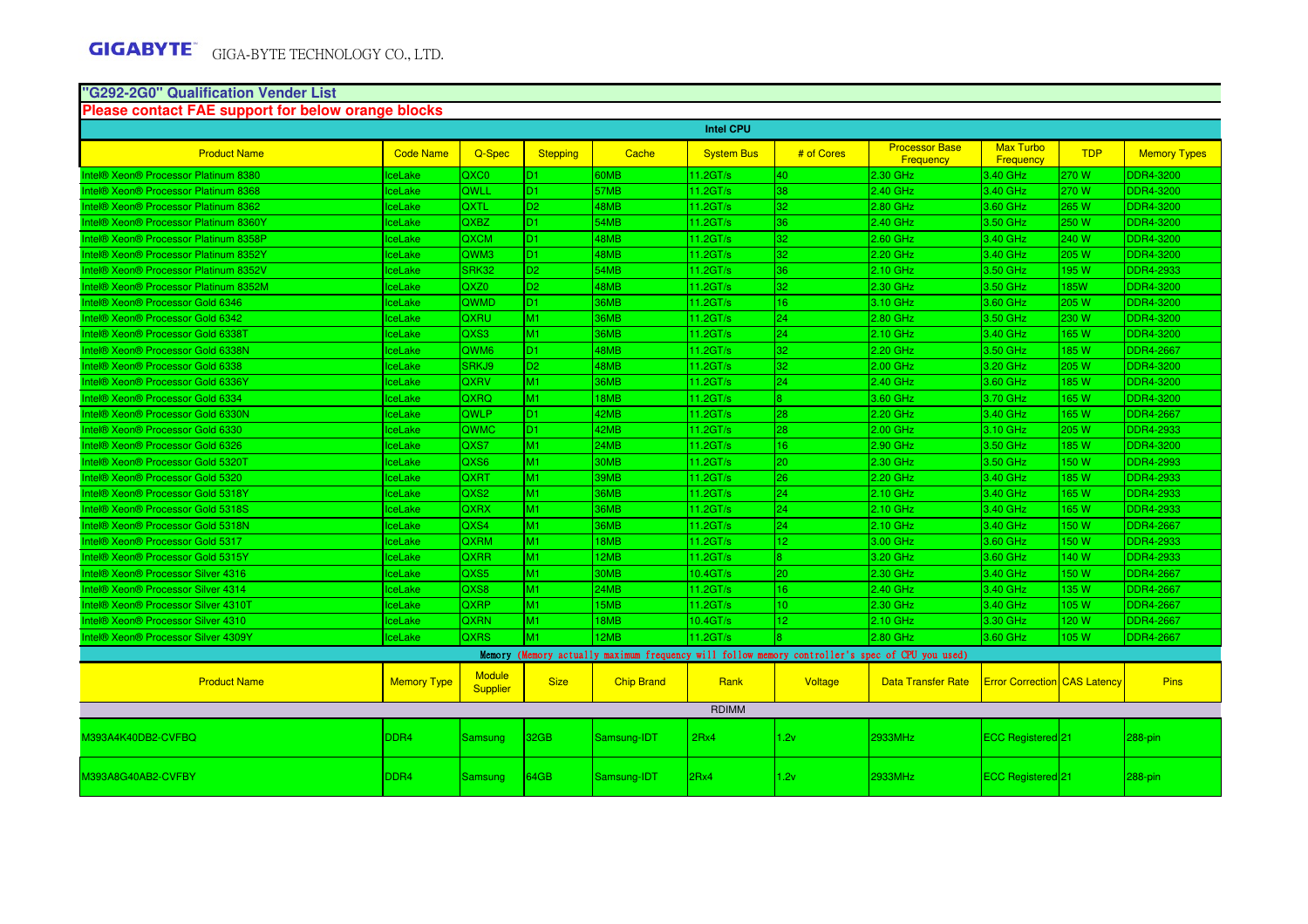| CT32G4RFD4293.2G9E2.001 | DDR <sub>4</sub> | <b>CRUCIAL</b>  | 32GB | <b>Micron</b>                  | 2Rx4 | 1.2v | 2933MHz | ECC Registered 21            | 288-pin    |
|-------------------------|------------------|-----------------|------|--------------------------------|------|------|---------|------------------------------|------------|
| CT32G4RFD4293.36FE2     | DDR <sub>4</sub> | <b>CRUCIAL</b>  | 32GB | <b>Micron</b>                  | 2Rx4 | 1.2v | 2933MHz | ECC Registered 21            | 288-pin    |
| MTA36ASF4G72PZ-2G9E2TG  | DDR <sub>4</sub> | <b>Micron</b>   | 32GB | Micron-Montage                 | 2Rx4 | 1.2v | 2933MHz | ECC Registered <sup>21</sup> | 288-pin    |
| MTA36ASF4G72PZ-2G9E2VG  | DDR <sub>4</sub> | <b>Micron</b>   | 32GB | Micron-IDT                     | 2Rx4 | 1.2v | 2933MHz | ECC Registered 21            | 288-pin    |
| MTA36ASF4G72PZ-2G9E2UG  | DDR <sub>4</sub> | <b>Micron</b>   | 32GB | Micron-Rambus                  | 2Rx4 | 1.2v | 2933MHz | ECC Registered 21            | $288$ -pin |
| MTA18ASF4G72PDZ-2G9E1TI | DDR <sub>4</sub> | <b>Micron</b>   | 32GB | Micron-Montage                 | 2Rx8 | 1.2v | 2933MHz | ECC Registered 21            | 288-pin    |
| MTA36ASF8G72PZ-2G9E1TI  | DDR <sub>4</sub> | Micron          | 64GB | Micron-Montage                 | 2Rx4 | 1.2v | 2933MHz | ECC Registered 21            | 288-pin    |
| KSM29RD4/32HDR          | DDR <sub>4</sub> | <b>Kingston</b> | 32GB | <b>SKhynix-Rambus</b>          | 2Rx4 | 1.2v | 2933MHz | ECC Registered 21            | 288-pin    |
| NT32GA72D4NBX3P-IX      | DDR <sub>4</sub> | <b>Nanya</b>    | 32GB | Nanya-Montage or<br><b>IDT</b> | 2Rx4 | 1.2v | 2933MHz | ECC Registered 21            | 288-pin    |
| HMA84GR7DJR4N-XN T4     | DDR4             | <b>SKhynix</b>  | 32GB | <b>SKhynix-Montage</b>         | 2Rx4 | 1.2v | 3200MHz | ECC Registered 22            | 288-pin    |
| HMAA8GR7CJR4N-XN T4     | DDR <sub>4</sub> | <b>SKhynix</b>  | 64GB | <b>SKhynix-Montage</b>         | 2Rx4 | 1.2v | 3200MHz | ECC Registered 22            | 288-pin    |
| HMAA8GR7CJR4N-XN TG     | DDR <sub>4</sub> | <b>SKhynix</b>  | 64GB | SKhynix-IDT                    | 2Rx4 | 1.2v | 3200MHz | ECC Registered 22            | 288-pin    |
| HMAA8GR7CJR4N-XN T8     | DDR4             | <b>SKhynix</b>  | 64GB | <b>SKhynix-Rambus</b>          | 2Rx4 | 1.2v | 3200MHz | ECC Registered 22            | 288-pin    |
| MTA18ASF2G72PZ-3G2R1UI  | DDR <sub>4</sub> | <b>Micron</b>   | 16GB | Micron-Rambus                  | 1Rx4 | 1.2v | 3200MHz | ECC Registered 22            | 288-pin    |
| MTA36ASF4G72PZ-3G2R1UI  | DDR <sub>4</sub> | <b>Micron</b>   | 32GB | Micron-Rambus                  | 2Rx4 | 1.2v | 3200MHz | ECC Registered 22            | 288-pin    |
| M393A4G40BB3-CWEGQ      | DDR4             | Samsung         | 32GB | Samsung-Rambus                 | 1Rx4 | 1.2v | 3200MHz | ECC Registered 22            | 288-pin    |
| M393A4K40EB3-CWEGQ      | DDR <sub>4</sub> | Samsung         | 32GB | Samsung-Rambus                 | 2Rx4 | 1.2v | 3200MHz | ECC Registered 22            | $288$ -pin |
| M393A4K40EB3-CWECQ      | DDR <sub>4</sub> | Samsung         | 32GB | Samsung-Montage 2Rx4           |      | 1.2v | 3200MHz | ECC Registered 22            | 288-pin    |
| M393A4K40EB3-CWEBY      | DDR4             | Samsung         | 32GB | Samsung-IDT                    | 2Rx4 | 1.2v | 3200MHz | ECC Registered 22            | 288-pin    |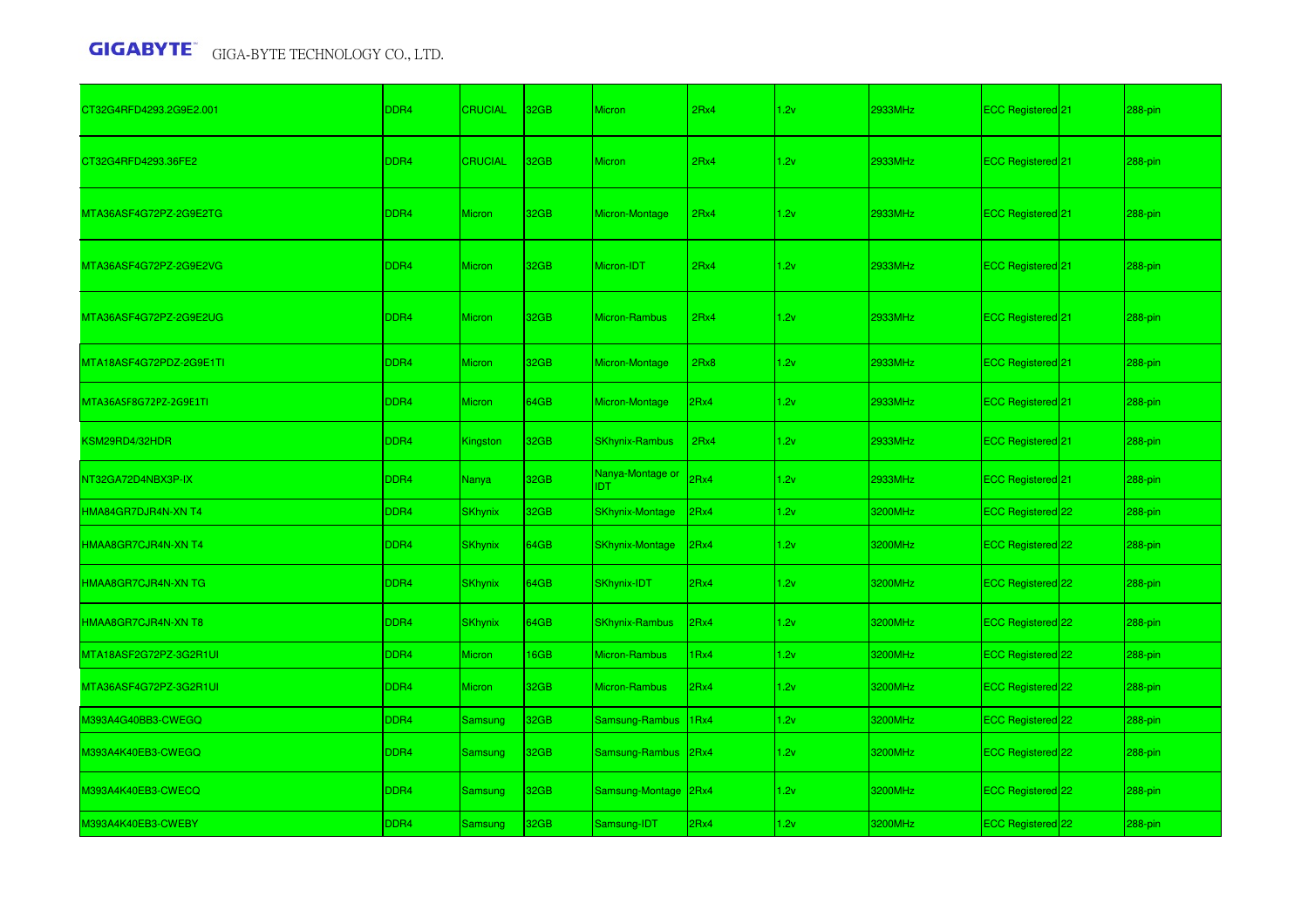| M393A8G40BB4-CWEBY                                                                                                          | DDR4                     | Samsung        | 64GB               | Samsung-IDT                                                                      | 2Rx4                                | 1.2v                   | 3200MHz                                            | ECC Registered 22            |            | 288-pin     |  |  |
|-----------------------------------------------------------------------------------------------------------------------------|--------------------------|----------------|--------------------|----------------------------------------------------------------------------------|-------------------------------------|------------------------|----------------------------------------------------|------------------------------|------------|-------------|--|--|
| M393AAG40M32-CAEBQ                                                                                                          | DDR4                     | Samsung        | 128GB              | <b>Samsung</b>                                                                   | 2S2Rx4                              | 1.2v                   | 3200MHz                                            | ECC Registered 22            |            | 288-pin     |  |  |
| KSM32RS8/16MER                                                                                                              | DDR4                     | Kingston       | 16GB               | Micron-Rambus                                                                    | 1Rx8                                | 1.2v                   | 3200MHz                                            | ECC Registered 22            |            | 288-pin     |  |  |
| KSM32RS4/32MER                                                                                                              | DDR4                     | Kingston       | 32GB               | Micron-Rambus                                                                    | 1Rx4                                | 1.2v                   | 3200MHz                                            | ECC Registered 22            |            | 288-pin     |  |  |
| AD4R3200716G22-BHYA                                                                                                         | DDR4                     | <b>ADATA</b>   | 16GB               | <b>SKhynix-Montage</b>                                                           | 1Rx8                                | 1.2v                   | 3200MHz                                            | ECC Registered 22            |            | 288-pin     |  |  |
| MTA18ASF4G72PDZ-3G2F1VI                                                                                                     | DDR <sub>4</sub>         | <b>Micron</b>  | 32GB               | Micron-IDT                                                                       | 2Rx8                                | 1.2v                   | 3200MHz                                            | ECC Registered 22            |            | 288-pin     |  |  |
| MTA18ASF4G72PDZ-3G2F1UI                                                                                                     | DDR4                     | <b>Micron</b>  | 32GB               | Micron-Rambus                                                                    | 2Rx8                                | 1.2v                   | 3200MHz                                            | ECC Registered 22            |            | 288-pin     |  |  |
| <b>LRDIMM</b>                                                                                                               |                          |                |                    |                                                                                  |                                     |                        |                                                    |                              |            |             |  |  |
| M386AAG40MMB-CVFC0                                                                                                          | DDR4                     | Samsung        | 128GB              | Samsung                                                                          | 4DRx4                               | 1.2v                   | 2933MHz                                            | ECC Registered <sup>21</sup> |            | 288-pin     |  |  |
| M386A8K40DM2-CWELQ                                                                                                          | DDR4                     | Samsung        | 64GB               | Samsung-IDT                                                                      | 4DRx4                               | 1.2v                   | 3200MHz                                            | ECC Registered 22            |            | 288-pin     |  |  |
| Intel Optane™ Persistent Memory 200 Series (Barlow PASS)Due to thermal limitaiton, please mark as orange color if test pass |                          |                |                    |                                                                                  |                                     |                        |                                                    |                              |            |             |  |  |
| NMB1XBD128GQS QVSN                                                                                                          | <b>DDR-T</b>             | Intel          | 128GB              |                                                                                  |                                     |                        | 3200MHz                                            |                              |            | $288$ -pin  |  |  |
| NMB1XBD256GQS QVSP                                                                                                          | DDR-T                    | Intel          | <b>256GB</b>       |                                                                                  |                                     |                        | 3200MHz                                            |                              |            | 288-pin     |  |  |
| NMB1XBD512GQS QVSQ                                                                                                          | DDR-T                    | Intel          | 512GB              |                                                                                  |                                     |                        | 3200MHz                                            |                              |            | 288-pin     |  |  |
|                                                                                                                             |                          |                |                    | HDD (If the system build-in with RAID card , please refer to RAID card QVL list) |                                     |                        |                                                    |                              |            |             |  |  |
| <b>Product Name</b>                                                                                                         | <b>Type</b>              | Vendor         | <b>Form Factor</b> | Format                                                                           | Capacity                            | <b>Interface Speed</b> | <b>Series</b>                                      | Cache                        | <b>RPM</b> | Encryption  |  |  |
|                                                                                                                             |                          |                |                    |                                                                                  | Seagate Enterprise Capacity 2.5 HDD |                        |                                                    |                              |            |             |  |  |
| ST2000NX0243                                                                                                                | <b>SATA</b>              | Seagate        | 2.5"               | 4Kn                                                                              | 2TB                                 | 6Gb/s                  | <b>Exos 7E2000</b><br>(Enterprise Capacity<br>V.3) | <b>128MB</b>                 | 7200       | N/A         |  |  |
|                                                                                                                             |                          |                |                    |                                                                                  | <b>SATA/SAS SSD</b>                 |                        |                                                    |                              |            |             |  |  |
| <b>Product Name</b>                                                                                                         | <b>Type</b>              | Vendor         | <b>Form Factor</b> | Interface                                                                        | Capacity                            | <b>Interface Speed</b> | <b>FW</b>                                          |                              |            | <b>Note</b> |  |  |
|                                                                                                                             |                          |                |                    |                                                                                  | <b>SATA SSD</b>                     |                        |                                                    |                              |            |             |  |  |
| MTFDDAK3T8TDS-1AW1ZABYY (5300 PRO)                                                                                          | <b>SSD</b>               | Micron         | 2.5"               | <b>SATA</b>                                                                      | 3.84TB                              | 6Gb/s                  |                                                    |                              |            |             |  |  |
| MTFDDAK1T9TDS-1AW1ZABYY (5300 PRO)                                                                                          | <b>SSD</b>               | <b>Micron</b>  | 2.5"               | <b>SATA</b>                                                                      | 1.92TB                              | 6Gb/s                  |                                                    |                              |            |             |  |  |
| MZ-7LH1T9NE 883 DCT Series                                                                                                  | <b>SSD</b>               | Samsung        | 2.5"               | <b>SATA</b>                                                                      | 1.92TB                              | 6Gb/s                  |                                                    |                              |            |             |  |  |
| SSDSC2KG019T8 D3-S4610 Series                                                                                               | <b>SSD</b>               | Intel          | 2.5"               | <b>SATA</b>                                                                      | 1.92TB                              | 6Gb/s                  |                                                    |                              |            |             |  |  |
| SSDSC2KB019T8 D3-S4510 Series<br>SSDSC2KB019TZ D3-S4520 Series                                                              | <b>SSD</b><br><b>SSD</b> | Intel<br>Intel | 2.5"<br>2.5"       | <b>SATA</b><br><b>SATA</b>                                                       | 1.92TB<br>1.92TB                    | 6Gb/s<br>6Gb/s         |                                                    |                              |            |             |  |  |
| XA960LE10063                                                                                                                | SSD                      | Seagate        | 2.5"               | <b>SATA</b>                                                                      | 960GB                               | 6Gb/s                  |                                                    |                              |            |             |  |  |
| XA480LE10063                                                                                                                | <b>SSD</b>               | Seagate        | 2.5"               | <b>SATA</b>                                                                      | 480GB                               | 6Gb/s                  |                                                    |                              |            |             |  |  |
| SSB240GTLCG-D2-SME520GBT ESM1220 Series                                                                                     | <b>SSD</b>               | Phison         | 2.5"               | <b>SATA</b>                                                                      | 240GB                               | 6Gb/s                  |                                                    |                              |            |             |  |  |
| SB480GTLCG-D2-SME520GBT ESM1220 Series                                                                                      | SSD                      | Phison         | 2.5"               | <b>SATA</b>                                                                      | 480GB                               | 6Gb/s                  |                                                    |                              |            |             |  |  |
| SSB960GTLCG-D2-SME520GBT ESM1220 Series                                                                                     | SSD                      | Phison         | 2.5"               | <b>SATA</b>                                                                      | 960GB                               | 6Gb/s                  |                                                    |                              |            |             |  |  |
| SSB1K9GTLCG-D2-SME520GBT ESM1220 Series                                                                                     | <b>SSD</b>               | Phison         | 2.5"               | <b>SATA</b>                                                                      | 1.92TB                              | 6Gb/s                  |                                                    |                              |            |             |  |  |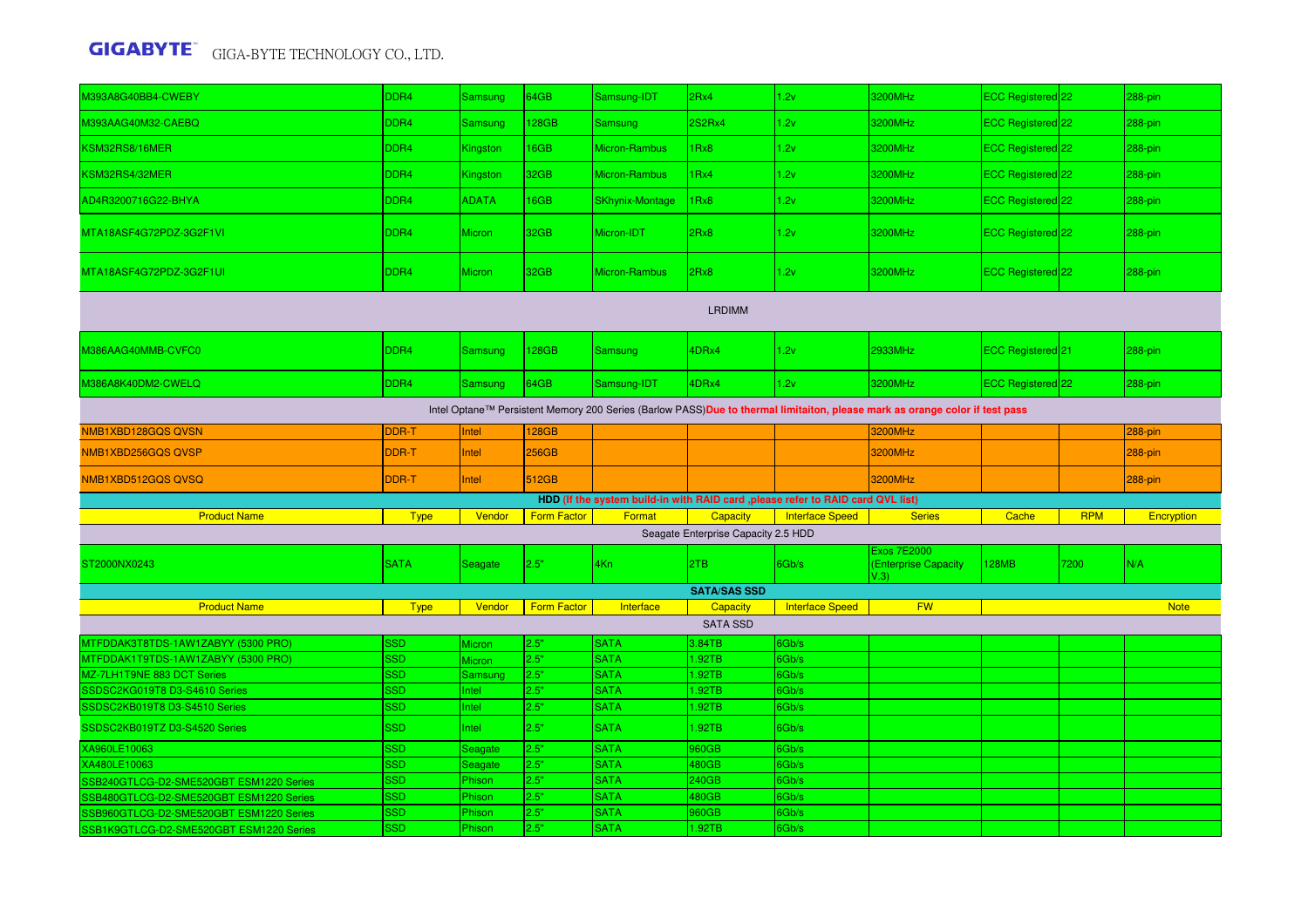| MZ7L3480HCHQ-00A07 PM893 Series                 | <b>SSD</b>                 | <b>Samsung</b>                    | 2.5"               | <b>SATA</b>                                                                     | 480GB                                 | 6Gb/s                                |                                                   |                               |             |             |  |  |
|-------------------------------------------------|----------------------------|-----------------------------------|--------------------|---------------------------------------------------------------------------------|---------------------------------------|--------------------------------------|---------------------------------------------------|-------------------------------|-------------|-------------|--|--|
| MZ7L33T8HBLT-00A07 PM893 Series                 | <b>SSD</b>                 | Samsung                           | 2.5"               | <b>SATA</b>                                                                     | 3.84TB                                | 6Gb/s                                |                                                   |                               |             |             |  |  |
|                                                 |                            |                                   |                    |                                                                                 | <b>PCIe SSD</b>                       |                                      |                                                   |                               |             |             |  |  |
| <b>Product Name</b>                             | <b>Type</b>                | Vendor                            | <b>Form Factor</b> | Interface                                                                       | <b>Capacity</b>                       | <b>Interface Speed</b>               |                                                   |                               | <b>Note</b> |             |  |  |
| PCIe SSD                                        |                            |                                   |                    |                                                                                 |                                       |                                      |                                                   |                               |             |             |  |  |
| SSDPEDKX040T701 P4500 Series PCIe Gen3 x4 4TB   | PCIe                       | Intel                             | <b>PCI-E 3.0</b>   | PCle(NVMe)                                                                      | 4TB                                   | PCIe Gen3 x4                         |                                                   |                               |             |             |  |  |
| Samsung PM1725b MZPLL3T2HAJQ PCIe Gen3 x8 3.2TB | PCIe                       | Samsung                           | <b>PCI-E 3.0</b>   | PCle(NVMe)                                                                      | 3.2TB                                 | PCle Gen3 x8                         |                                                   |                               |             |             |  |  |
|                                                 |                            |                                   |                    |                                                                                 | U.2                                   |                                      |                                                   |                               |             |             |  |  |
| <b>Product Name</b>                             | <b>Type</b>                | Vendor                            | <b>Form Factor</b> | Interface                                                                       | <b>Capacity</b>                       | <b>Interface Speed</b>               |                                                   |                               | <b>Note</b> |             |  |  |
| U.2 (VROC support)                              |                            |                                   |                    |                                                                                 |                                       |                                      |                                                   |                               |             |             |  |  |
| SSDPF2KX038TZ D7-P5510 Series                   | U.2                        | Intel                             | 2.5"               | <b>SFF8639(NVMe)</b>                                                            | 3.84TB                                | PCIe Gen4 x4                         |                                                   |                               |             |             |  |  |
| SSDPE2KE032T801 P4610 Series                    | U.2                        | Intel                             | 2.5"               | <b>SFF8639(NVMe)</b>                                                            | 3.2TB                                 | PCIe Gen3 x4                         |                                                   |                               |             |             |  |  |
| SSDPE2KX020T801 P4510 Series                    | U.2                        | Intel                             | 2.5"               | <b>SFF8639(NVMe)</b>                                                            | 2TB                                   | PCIe Gen3 x4                         |                                                   |                               |             |             |  |  |
| U.2                                             |                            |                                   |                    |                                                                                 |                                       |                                      |                                                   |                               |             |             |  |  |
| SSDPF2NV153TZ D5-P5316 Series                   | U.2                        | Intel                             | 2.5"               | SFF8639(NVMe)                                                                   | 15.35TB                               | PCIe Gen4 x4                         |                                                   |                               |             |             |  |  |
| DPRD3104T0T503T8 R5100 Series                   | U.2                        | <b>DapuStor</b>                   | 2.5"               | <b>SFF8639(NVMe)</b>                                                            | 3.84TB                                | PCIe Gen4 x4                         |                                                   |                               |             |             |  |  |
| SSDPF2KX038TZ D7-P5510 Series                   | U.2                        | Intel                             | 2.5"               | <b>SFF8639(NVMe)</b>                                                            | 3.84TB                                | PCIe Gen4 x4                         |                                                   |                               |             |             |  |  |
| SSDPE2KE032T801 P4610 Series                    | U.2                        | Intel                             | 2.5"               | <b>SFF8639(NVMe)</b>                                                            | 3.2TB                                 | PCIe Gen3 x4                         |                                                   |                               |             |             |  |  |
| SSDPE2KX020T801 P4510 Series                    | U.2                        | Intel                             | 2.5"               | <b>SFF8639(NVMe)</b>                                                            | 2TB                                   | PCIe Gen3 x4                         |                                                   |                               |             |             |  |  |
| MZWLL3T2HAJQ PM1725b Series                     | U.2                        | Samsung                           | 2.5"               | <b>SFF8639(NVMe)</b>                                                            | 3.2TB                                 | PCle Gen3 x4                         |                                                   |                               |             |             |  |  |
| MZQLW1T9HMJP PM963 Series                       | U.2                        | <b>Samsung</b>                    | 2.5"               | <b>SFF8639(NVMe)</b>                                                            | 1.92TB                                | PCIe Gen3 x4                         |                                                   |                               |             |             |  |  |
| MZQL23T8HCLS PM9A3 Series                       | U.2                        | Samsung                           | 2.5"               | <b>SFF8639(NVMe)</b>                                                            | 3.84TB                                | PCIe Gen4 x4                         |                                                   |                               |             |             |  |  |
| MTFDHAL3T2TDR 9300 Max Series                   | U.2                        | Micron                            | 2.5"               | <b>SFF8639(NVMe)</b>                                                            | 3.2TB                                 | PCIe Gen3 x4                         |                                                   |                               |             |             |  |  |
| MTFDHBE3T8TDF 7300 Pro Series                   | U.2                        | <b>Micron</b>                     | 2.5"               | SFF8639(NVMe)                                                                   | 3.84TB                                | PCIe Gen3 x4                         | MTFDHBE3T8TDF-1AW4ZABYY                           |                               |             |             |  |  |
|                                                 |                            |                                   |                    |                                                                                 | U.3                                   |                                      |                                                   |                               |             |             |  |  |
| MTFDKCB7T6TDZ 7400 Pro Series                   | U.3                        | Micron                            | 2.5"               | <b>SFF8639(NVMe)</b>                                                            | 7.68TB                                | PCIe Gen4 x4                         |                                                   |                               |             |             |  |  |
| KCM61RUL3T84 CM6-R Series                       | U.3                        | <b>KIOXIA</b>                     | 2.5"               | <b>SFF8639(NVMe)</b>                                                            | 3.84TB                                | PCIe Gen4 x4                         |                                                   |                               |             |             |  |  |
| KCD61LUL3T84 CD6-R Series                       | U.3                        | <b>KIOXIA</b>                     | 2.5"               | <b>SFF8639(NVMe)</b>                                                            | 3.84TB                                | PCIe Gen4 x4                         |                                                   |                               |             |             |  |  |
|                                                 |                            |                                   |                    |                                                                                 | <b>M.2 Expansion PCIe Card</b>        |                                      |                                                   |                               |             |             |  |  |
| <b>Product Name</b>                             | <b>Type</b>                | Vendor                            | <b>Form Factor</b> | Interface                                                                       | Max. Channels                         | <b>Interface Speed</b>               |                                                   |                               | <b>Note</b> |             |  |  |
| <b>CMT4034</b>                                  | PCle                       | Gigabyte                          | 22110              | PCle(NVMe)                                                                      |                                       | PCIe Gen3 x16                        |                                                   |                               |             |             |  |  |
|                                                 |                            |                                   |                    |                                                                                 | <b>GPGPU Card (GPGPU server only)</b> |                                      |                                                   |                               |             |             |  |  |
| <b>Product Name</b>                             | Processer<br><b>Cores</b>  | <b>Memory</b><br><b>Bandwidth</b> | <b>VRAM</b>        | OpenGL                                                                          | <b>Microsoft DirectX</b>              | <b>Graphics Card</b><br>Power (W)    | <b>NVIDIA SLI / AMD</b><br><b>CrossFire Ready</b> |                               |             | <b>Note</b> |  |  |
|                                                 |                            | (GB/sec)                          |                    | NVIDIA Tesla (http://www.nvidia.com/object/tesla-supercomputing-solutions.html) |                                       |                                      |                                                   |                               |             |             |  |  |
| A10 (Ampere)                                    | 9216                       | 600 GB/s                          | 24GB               |                                                                                 |                                       | 150 W                                |                                                   | (Maximum support 16pcs GPGPU) |             |             |  |  |
| A2 (Ampere)                                     | 1280                       | 200 GB/s                          | 16GB               |                                                                                 |                                       | 60W                                  |                                                   | (Maximum support 16pcs GPGPU) |             |             |  |  |
|                                                 |                            |                                   |                    |                                                                                 | <b>RAID Cards</b>                     |                                      |                                                   |                               |             |             |  |  |
| <b>Product Name</b>                             | RAID-on-Chip<br>Controller | <b>Host Bus</b><br><b>Type</b>    |                    | Internal Ports   Internal Connectors                                            | <b>External Ports</b>                 | <b>External</b><br><b>Connectors</b> | <b>Data Transfer Rates</b>                        |                               |             | <b>Note</b> |  |  |
|                                                 |                            |                                   |                    |                                                                                 | <b>GIGABYTE Storage Cards</b>         |                                      |                                                   |                               |             |             |  |  |
| <b>CRA3338</b>                                  | <b>LSI SAS 3008</b>        | <b>Cle Gen3</b>                   |                    | 2 x Mini-SAS HD<br><b>SFF-8643</b>                                              |                                       |                                      | Up to 12Gb/s per port                             |                               |             |             |  |  |
| <b>CSA3548</b>                                  | <b>LSI SAS 3008</b>        | <sup>P</sup> Cle Gen3             |                    |                                                                                 |                                       | 2 x Mini-SAS HD<br><b>SFF-8644</b>   | Up to 12Gb/s per port                             |                               |             |             |  |  |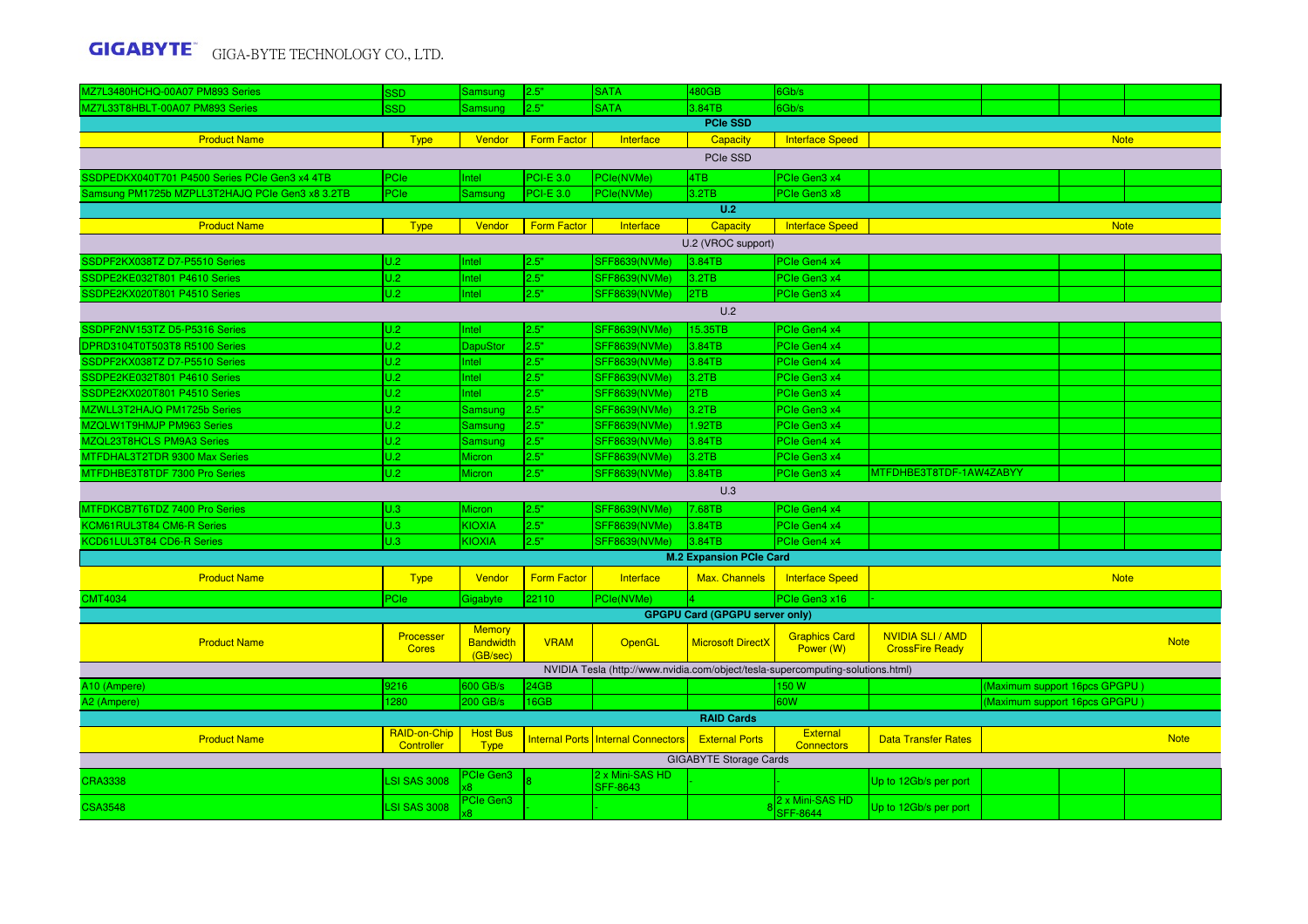| <b>CRA4448</b>                                               | <b>LSI SAS 3108</b>                                | PCIe Gen3                    |                              | 2 x Mini-SAS HD<br><b>SFF-8643</b> |                                         |  | Up to 12Gb/s per port                                                                       |  |  |  |  |
|--------------------------------------------------------------|----------------------------------------------------|------------------------------|------------------------------|------------------------------------|-----------------------------------------|--|---------------------------------------------------------------------------------------------|--|--|--|--|
|                                                              |                                                    |                              |                              |                                    | <b>LSI RAID Controller Cards</b>        |  |                                                                                             |  |  |  |  |
| MegaRAID 9560-16i without Tri-mode                           | <b>SAS3916 Tri-</b><br>Mode RAID-on-<br>Chip (ROC) | PCIe Gen4<br>κ8              | 16 <sup>°</sup>              | 2 x8 SlimSAS SFF-<br>8654          |                                         |  | Up to 12Gb/s per port                                                                       |  |  |  |  |
| LSI Host Bus Adapters (HBAs)<br>4 x Mini-SAS HD<br>PCIe Gen3 |                                                    |                              |                              |                                    |                                         |  |                                                                                             |  |  |  |  |
| LSI SAS 9400-16i without Tri-mode                            | <b>SAS3416</b>                                     | x8                           | 16                           | <b>SFF-8643</b>                    |                                         |  | Up to 12Gb/s per port                                                                       |  |  |  |  |
| LSI SAS 9500-16i without Tri-mode                            | SAS3816                                            | PCIe Gen4<br>x8              | 16 <sup>°</sup>              | 2 x8 SlimSAS SFF-<br>8654          |                                         |  | Up to 12Gb/s per port                                                                       |  |  |  |  |
| Microsemi RAID Cards                                         |                                                    |                              |                              |                                    |                                         |  |                                                                                             |  |  |  |  |
| SmartRAID 3154-16i                                           | <b>PM8236</b>                                      | PCIe Gen3                    | 16 <sup>°</sup>              | 4 x Mini-SAS HD                    |                                         |  | Up to 12Gb/s per port                                                                       |  |  |  |  |
| <b>SFF-8643</b><br>LSI Tri-mode card                         |                                                    |                              |                              |                                    |                                         |  |                                                                                             |  |  |  |  |
| MegaRAID 9560-16i with Tri-mode                              | <b>SAS3916 Tri-</b><br>Mode RAID-on-<br>Chip (ROC) | PCIe Gen4<br>x8              | 16 <sup>°</sup>              | 2 x8 SlimSAS SFF<br>8654           |                                         |  | Up to 12Gb/s per port                                                                       |  |  |  |  |
| <b>LAN Cards</b>                                             |                                                    |                              |                              |                                    |                                         |  |                                                                                             |  |  |  |  |
| <b>Product Name</b>                                          | Connector                                          |                              | <b>System Interface Type</b> | # of Ports                         | <b>Data Rate</b>                        |  | <b>Note</b>                                                                                 |  |  |  |  |
| <b>GIGABYTE LAN Cards</b>                                    |                                                    |                              |                              |                                    |                                         |  |                                                                                             |  |  |  |  |
| <b>CLN4752</b><br><b>CLN4224</b>                             | QSFP+<br><b>RJ-45</b>                              | PCIe Gen3 x8<br>PCIe Gen3 x4 |                              | Dual<br>Quad                       | 40Gb/s per port<br>10Gb/s per port      |  | <b>INTEL XL710</b><br><b>INTEL X550-AT2</b>                                                 |  |  |  |  |
|                                                              |                                                    |                              | Intel_25GbE                  |                                    |                                         |  |                                                                                             |  |  |  |  |
| Intel® Ethernet Network Adapter XXV710-DA2                   | SFP <sub>28</sub>                                  | PCIe Gen3 x8                 |                              | Dual                               | 25Gb/s per port                         |  |                                                                                             |  |  |  |  |
|                                                              |                                                    |                              |                              |                                    | Intel_40GbE                             |  |                                                                                             |  |  |  |  |
| Intel® Ethernet Converged Network Adapter XL710-QDA2         | QSFP+                                              | PCIe Gen3 x8                 |                              | Dual                               | 40Gb/s per port                         |  |                                                                                             |  |  |  |  |
|                                                              |                                                    |                              |                              |                                    | Intel_100GbE                            |  |                                                                                             |  |  |  |  |
| Intel® Ethernet Network Adapter E810-CQDA2                   | QSFP28                                             | PCIe Gen4 x16                |                              | Dual                               | 100Gb/s per port                        |  |                                                                                             |  |  |  |  |
|                                                              |                                                    |                              |                              |                                    | Mellanox ConnectX                       |  |                                                                                             |  |  |  |  |
| MCX631102AN-ADAT                                             | SFP <sub>28</sub>                                  | PCIe Gen4 x8                 |                              | Dual                               | 25Gb/s per port                         |  | ConnectX®-6 Dx without Crypto                                                               |  |  |  |  |
| MCX623106AN-CDAT                                             | QSFP56                                             | PCIe Gen4 x16                |                              | <b>Dual</b>                        | 100Gb/s per port                        |  | ConnectX®-6 Dx No Crypto, No Secure Boot                                                    |  |  |  |  |
| <b>MCX613106A-VDAT</b>                                       | QSFP56                                             | PCIe Gen4 x16                |                              | Dual                               | 200Gb/s per port                        |  | <b>Mellanox ConnectX-6 EN</b>                                                               |  |  |  |  |
| MCX516A-CCAT                                                 | QSFP28                                             | PCIe Gen3 x16                |                              | Dual                               | 100Gb/s per port                        |  | Mellanox ConnectX-5 EN                                                                      |  |  |  |  |
|                                                              |                                                    |                              |                              |                                    | Mellanox VPI Adapter Cards              |  |                                                                                             |  |  |  |  |
| <b>MCX654106A-HCAT</b>                                       | QSFP56                                             | PCIe Gen3 x16                |                              | Dual                               | 200Gb/s per port                        |  | Mellanox ConnectX-6 Ex VPI (InfiniBand)<br>PCle3.0 x16 + PCle3.0x16 aux. card Socket Direct |  |  |  |  |
| <b>MCX653106A-HDAT</b>                                       | QSFP56                                             | PCIe Gen4 x16                |                              | Dual                               | 200Gb/s per port                        |  | Mellanox ConnectX-6 Ex VPI (InfiniBand)                                                     |  |  |  |  |
| MCX653105A-ECAT                                              | QSFP56                                             | PCIe Gen4 x16                |                              | Single                             | 100Gb/s per port                        |  | Mellanox ConnectX-6 Ex VPI (InfiniBand)                                                     |  |  |  |  |
| MCX555A-ECAT                                                 | QSFP28                                             | PCIe Gen3 x16                |                              | Single                             | 100Gb/s per port                        |  | Mellanox ConnectX-5 VPI (InfiniBand)                                                        |  |  |  |  |
|                                                              |                                                    |                              |                              |                                    | (Mellanox) NVIDIA BlueField-2 DPU Cards |  |                                                                                             |  |  |  |  |
| QL45611HLCU                                                  | QSFP28                                             | PCIe Gen3 x16                |                              | Single                             | 100Gb/s per port                        |  |                                                                                             |  |  |  |  |